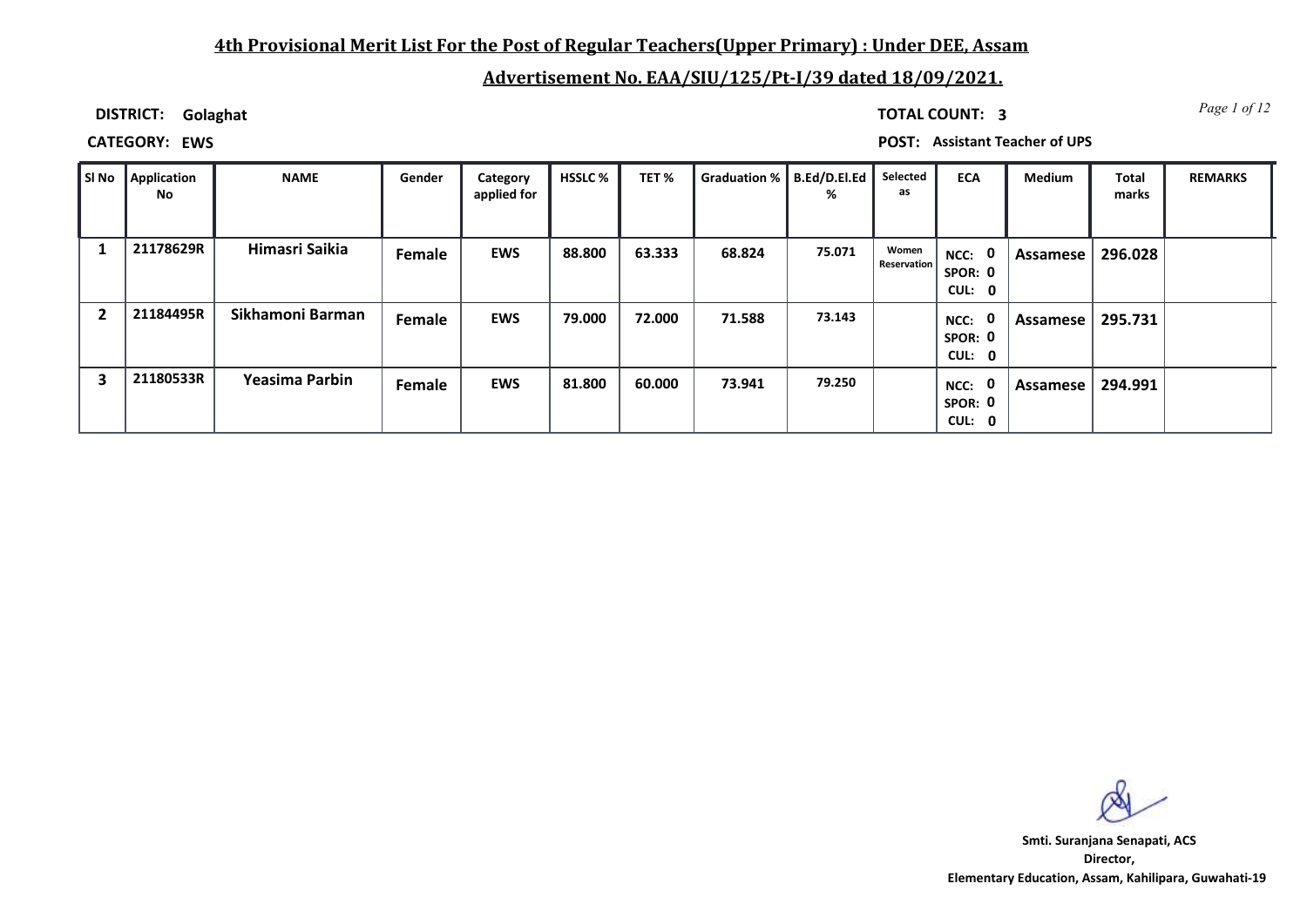| SI No                   | Application<br>No | <b>NAME</b>            | Gender      | Category<br>applied for  | <b>HSSLC%</b> | TET%   | Graduation %   B.Ed/D.El.Ed | %      | Selected<br>as       | <b>ECA</b>                                           | <b>Medium</b> | Total<br>marks | <b>REMARKS</b>         |
|-------------------------|-------------------|------------------------|-------------|--------------------------|---------------|--------|-----------------------------|--------|----------------------|------------------------------------------------------|---------------|----------------|------------------------|
| 1                       | 21168973R         | <b>Rubul Ahmed</b>     | <b>Male</b> | <b>EWS</b><br><b>PwD</b> | 66.600        | 64.667 | 73.143                      | 78.950 |                      | 0<br>NCC:<br>SPOR: 0<br><b>CUL:</b><br>$\mathbf 0$   | Assamese      | 283.360        | <b>PwD</b><br>Withheld |
| $\overline{2}$          | 21164808R         | <b>Rohit Dawo</b>      | <b>Male</b> | <b>STP</b><br><b>PwD</b> | 77.400        | 55.333 | 58.292                      | 69.450 |                      | - 0<br>NCC:<br>SPOR: 0<br>CUL: 0                     | Assamese      | 260.475        | <b>PwD</b><br>Withheld |
| $\overline{\mathbf{3}}$ | 21108667          | <b>Solumon Dawo</b>    | Male        | <b>STP</b><br><b>PwD</b> | 65.800        | 57.333 | 49.000                      | 75.000 |                      | - 0<br>NCC:<br>SPOR: 0<br><b>CUL:</b><br>$\mathbf 0$ | Assamese      | 247.133        | <b>PwD</b><br>Withheld |
| 4                       | 21184861R         | <b>Bitupana Pathak</b> | Female      | OBC/MOBC<br><b>PwD</b>   | 57.600        | 58.000 | 41.111                      | 70.786 | Women<br>Reservation | - 0<br>NCC:<br>SPOR: 0<br><b>CUL:</b><br>$\mathbf 0$ | Assamese      | 227.497        | <b>PwD</b><br>Withheld |
| 5                       | 21207924R         | <b>Nipashree Bora</b>  | Female      | OBC/MOBC<br>PwD          | 51.800        | 56.667 | 47.889                      | 65.143 | Women<br>Reservation | - 0<br>NCC:<br>SPOR: 0<br>CUL: 0                     | Assamese      | 221.498        | <b>PwD</b><br>Withheld |

**CATEGORY: PwD POST: Assistant Teacher of UPS**

**Director, Elementary Education, Assam, Kahilipara, Guwahati-19 Smti. Suranjana Senapati, ACS**

*Page 2 of 12* **TOTAL COUNT: 5**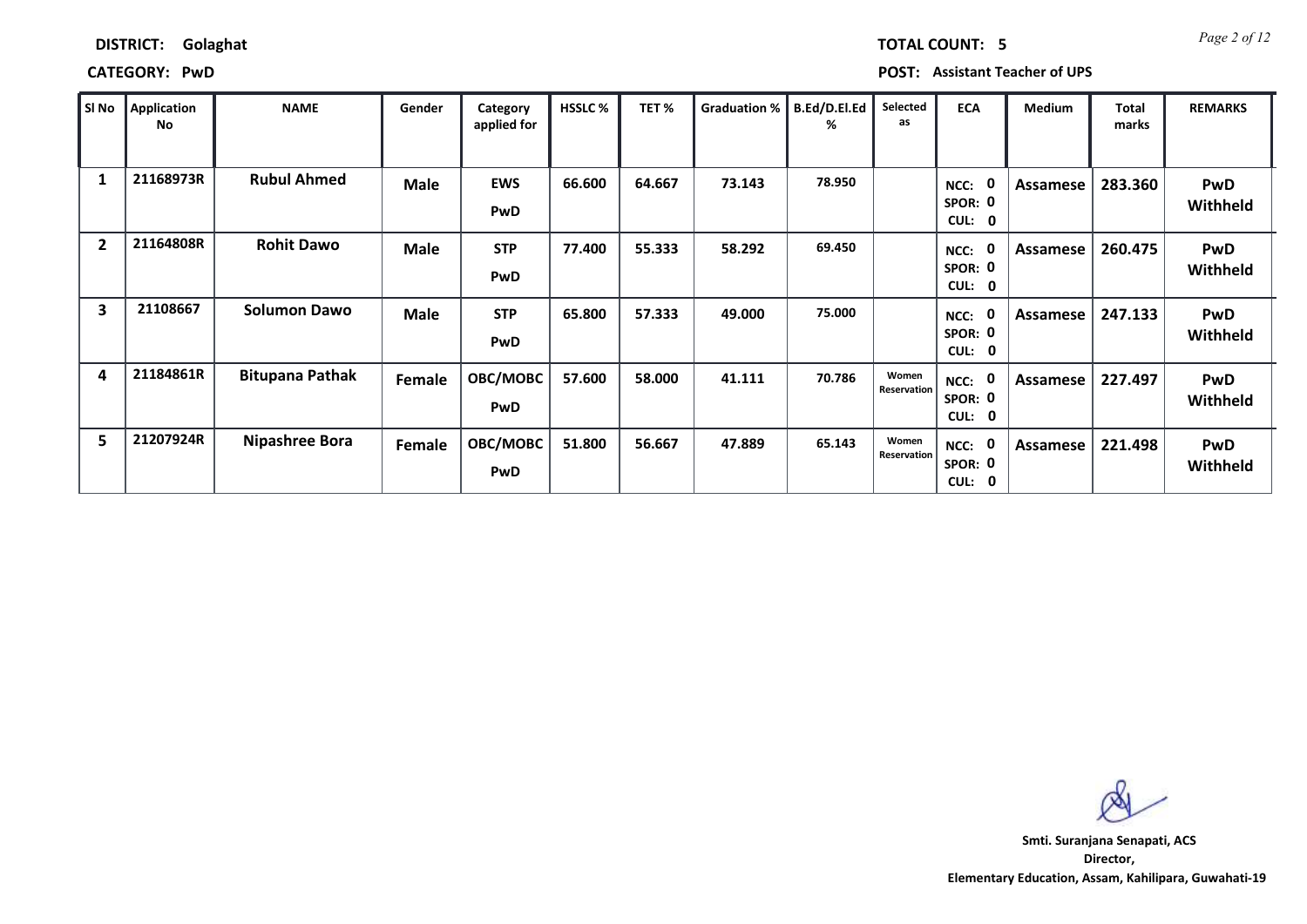| DISTRICT: | Golaghat |
|-----------|----------|
|           |          |

### **CATEGORY: SC POST: Assistant Teacher of UPS**

| SI No          | Application<br>No | <b>NAME</b>           | Gender      | Category<br>applied for | <b>HSSLC %</b> | TET%   | Graduation %   B.Ed/D.El.Ed | %      | Selected<br>as       | <b>ECA</b>                                             | Medium   | Total<br>marks | <b>REMARKS</b> |
|----------------|-------------------|-----------------------|-------------|-------------------------|----------------|--------|-----------------------------|--------|----------------------|--------------------------------------------------------|----------|----------------|----------------|
| 1              | 21176824R         | <b>Rajashree Das</b>  | Female      | <b>SC</b>               | 82.000         | 64.667 | 69.000                      | 78.650 | Women<br>Reservation | NCC:<br>$\mathbf{0}$<br>SPOR: 0<br>CUL:<br>$\mathbf 0$ | Assamese | 294.317        |                |
| $\overline{2}$ | 21196128R         | <b>Abhijit Sarkar</b> | <b>Male</b> | <b>SC</b>               | 82.000         | 55.333 | 61.929                      | 80.304 |                      | 5<br>NCC:<br>SPOR: 0<br>CUL: 0                         | Assamese | 284.566        |                |
| 3              | 21197273R         | <b>Chameli Roy</b>    | Female      | <b>SC</b>               | 77.400         | 60.000 | 67.294                      | 77.850 |                      | 0<br>NCC:<br>SPOR: 0<br>CUL:<br>0                      | Assamese | 282.544        |                |
| 4              | 21177804R         | <b>Abhijit Das</b>    | <b>Male</b> | <b>SC</b>               | 80.600         | 66.000 | 58.571                      | 77.300 |                      | $\mathbf{0}$<br>NCC:<br>SPOR: 0<br>CUL:<br>$\mathbf 0$ | Assamese | 282.471        |                |

**Director, Elementary Education, Assam, Kahilipara, Guwahati-19 Smti. Suranjana Senapati, ACS**

*Page 3 of 12* **TOTAL COUNT: 4**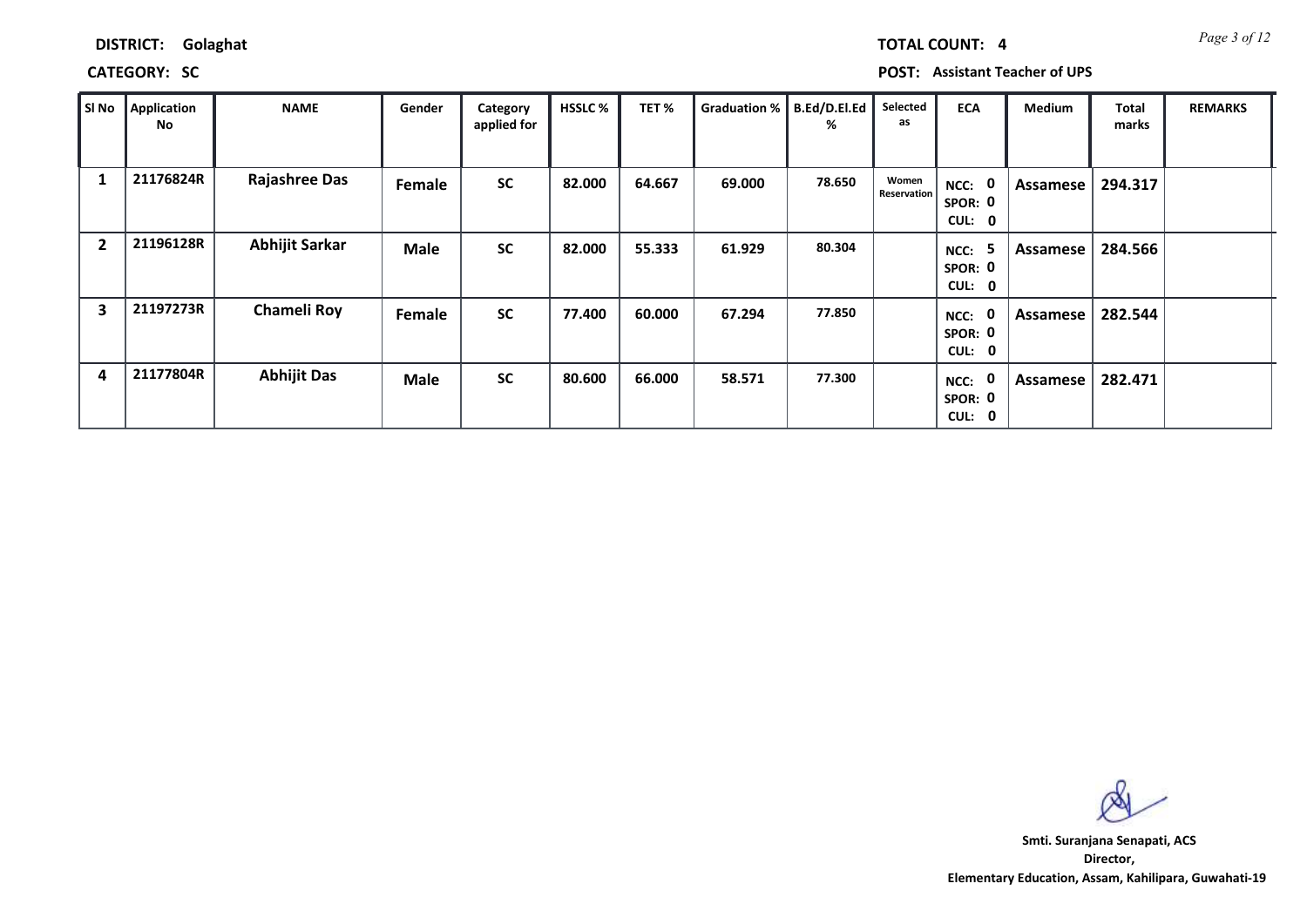|                         | SI No    Application<br>No | <b>NAME</b>            | Gender      | Category<br>applied for | HSSLC% | TET%   | <b>Graduation %</b> | B.Ed/D.EI.Ed<br>℅ | Selected<br>as       | <b>ECA</b>                  | Medium   | <b>Total</b><br>marks | <b>REMARKS</b> |
|-------------------------|----------------------------|------------------------|-------------|-------------------------|--------|--------|---------------------|-------------------|----------------------|-----------------------------|----------|-----------------------|----------------|
| 1                       | 21163131                   | <b>Agnesh Rongpipi</b> | Female      | <b>STH</b>              | 62.800 | 58.000 | 77.857              | 60.150            | Women<br>Reservation | NCC: 0<br>SPOR: 0<br>CUL: 0 | Assamese | 258.807               | Withheld       |
| $\overline{2}$          | 21187100R                  | Ajoy Chawhai           | <b>Male</b> | <b>STH</b>              | 62.000 | 62.667 | 53.667              | 69.450            |                      | NCC: 0<br>SPOR: 0<br>CUL: 0 | Assamese | 247.783               |                |
| $\overline{\mathbf{3}}$ | 21181832R                  | <b>Semson Kro</b>      | <b>Male</b> | <b>STH</b>              | 63.000 | 55.333 | 45.000              | 71.250            |                      | NCC: 0<br>SPOR: 0<br>CUL: 0 | Assamese | 234.583               |                |
| 4                       | 21210793R                  | Niharika Teronpi       | Female      | <b>STH</b>              | 62.800 | 58.000 | 48.222              | 60.100            | Women<br>Reservation | NCC: 0<br>SPOR: 0<br>CUL: 0 | Assamese | 229.122               |                |
| 5                       | 21200860R                  | Sonia Hansepi          | Female      | <b>STH</b>              | 47.800 | 60.000 | 52.556              | 67.250            |                      | NCC: 0<br>SPOR: 0<br>CUL: 0 | Assamese | 227.606               |                |
| 6                       | 21178593R                  | Sangamitra Chowhai     | Female      | <b>STH</b>              | 54.800 | 55.333 | 48.071              | 67.714            |                      | NCC: 0<br>SPOR: 0<br>CUL: 0 | Assamese | 225.919               |                |
| $\overline{\mathbf{z}}$ | 21181440R                  | Hoonmili Hansepi       | Female      | <b>STH</b>              | 63.000 | 55.333 | 45.600              | 59.800            |                      | NCC: 0<br>SPOR: 0<br>CUL: 0 | Assamese | 223.733               |                |

**CATEGORY: STH POST: Assistant Teacher of UPS**

**Director, Elementary Education, Assam, Kahilipara, Guwahati-19 Smti. Suranjana Senapati, ACS**

*Page 4 of 12* **TOTAL COUNT: 7**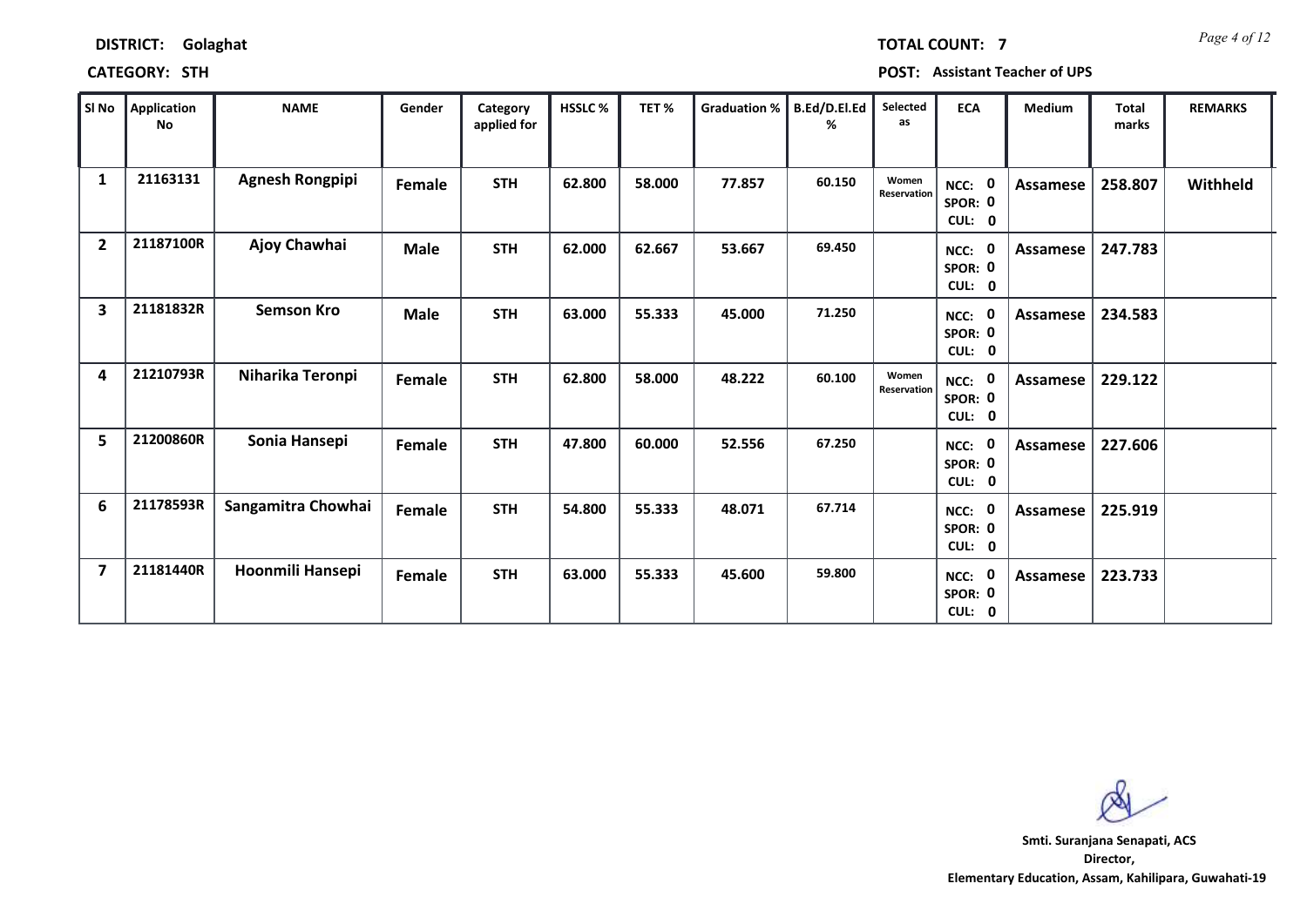| SI No                   | Application<br>No | <b>NAME</b>              | Gender      | Category<br>applied for | HSSLC % | TET%   | Graduation % | B.Ed/D.El.Ed<br>% | Selected<br>as       | <b>ECA</b>                                    | Medium   | <b>Total</b><br>marks | <b>REMARKS</b> |
|-------------------------|-------------------|--------------------------|-------------|-------------------------|---------|--------|--------------|-------------------|----------------------|-----------------------------------------------|----------|-----------------------|----------------|
| 1                       | 21176505R         | <b>Mridul Loing</b>      | Male        | <b>STP</b>              | 70.600  | 62.000 | 80.357       | 73.950            |                      | - 0<br>NCC:<br>SPOR: 0<br>CUL: 0              | Assamese | 286.907               |                |
| $\overline{2}$          | 21185704R         | <b>Bishnupriya Kaman</b> | Female      | <b>STP</b>              | 79.400  | 66.667 | 64.714       | 75.650            | Women<br>Reservation | - 0<br>NCC:<br>SPOR: 0<br>CUL:<br>$\mathbf 0$ | Assamese | 286.431               |                |
| $\overline{\mathbf{3}}$ | 21189711R         | <b>Midhesh Pegu</b>      | Male        | <b>STP</b>              | 72.400  | 63.333 | 74.929       | 75.143            |                      | - 0<br>NCC:<br>SPOR: 0<br>CUL: 0              | Assamese | 285.805               |                |
| 4                       | 21183625R         | <b>Ritukamal Doley</b>   | <b>Male</b> | <b>STP</b>              | 73.000  | 68.667 | 67.857       | 75.800            |                      | 0<br>NCC:<br>SPOR: 0<br>CUL:<br>$\mathbf{0}$  | Assamese | 285.324               |                |
| 5                       | 21182607R         | Kamal Bordoloi           | <b>Male</b> | <b>STP</b>              | 73.200  | 63.333 | 68.786       | 78.900            |                      | 0<br>NCC:<br>SPOR: 0<br>CUL:<br>$\mathbf 0$   | Assamese | 284.219               |                |
| 6                       | 21139237          | Shilpipriya Sonowal      | Female      | <b>STP</b>              | 75.000  | 56.667 | 69.071       | 76.650            | Women<br>Reservation | - 0<br>NCC:<br>SPOR: 0<br>CUL: 0              | Assamese | 277.388               | Withheld       |

**CATEGORY: STP POST: Assistant Teacher of UPS**

**Director, Elementary Education, Assam, Kahilipara, Guwahati-19 Smti. Suranjana Senapati, ACS**

*Page 5 of 12* **TOTAL COUNT: 6**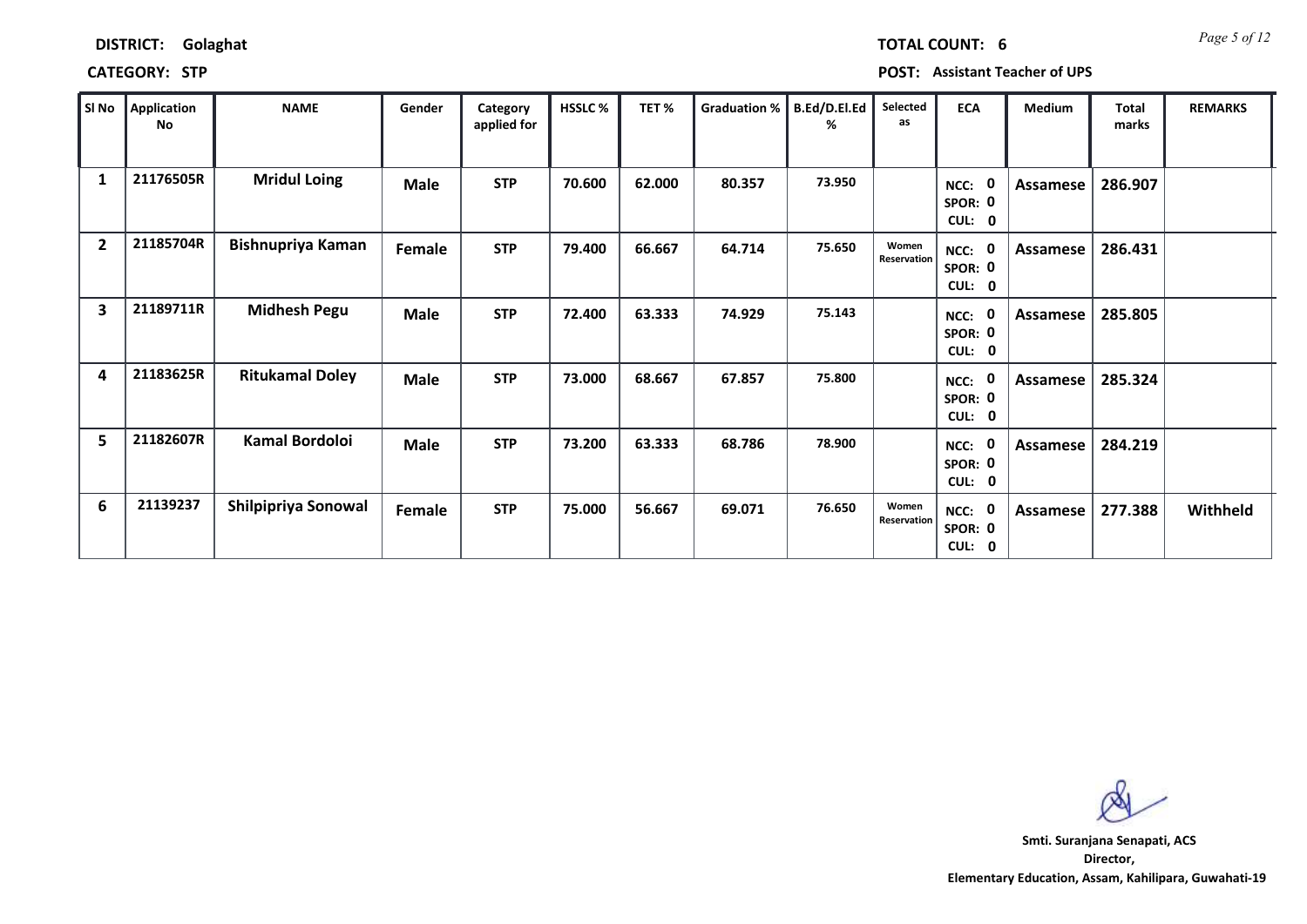### **CATEGORY: UR POST: Assistant Teacher of UPS**

| <b>TOTAL COUNT: 29</b> | Page 6 of 12 |
|------------------------|--------------|
|                        |              |

| SI No                   | <b>Application</b><br><b>No</b> | <b>NAME</b>                    | Gender | Category<br>applied for | HSSLC% | TET%   | <b>Graduation %</b> | B.Ed/D.El.Ed<br>% | Selected<br>as       | <b>ECA</b>                         | Medium          | Total<br>marks | <b>REMARKS</b> |
|-------------------------|---------------------------------|--------------------------------|--------|-------------------------|--------|--------|---------------------|-------------------|----------------------|------------------------------------|-----------------|----------------|----------------|
| 1                       | 21189376R                       | Prarthana Kakoty               | Female | <b>UR</b>               | 88.800 | 75.333 | 83.000              | 83.000            | Women<br>Reservation | 0<br>NCC:<br>SPOR: 0<br>CUL: 0     | Assamese        | 330.133        |                |
| $\overline{2}$          | 21175662R                       | Pampi Bhatta                   | Female | <b>UR</b>               | 80.600 | 68.667 | 77.412              | 85.600            | Women<br>Reservation | NCC: 0<br>SPOR: 0<br>CUL: 0        | Assamese        | 312.278        |                |
| $\overline{\mathbf{3}}$ | 21186095R                       | Minakshi Hazarika              | Female | OBC/MOBC                | 82.800 | 70.000 | 78.571              | 80.900            | Women<br>Reservation | NCC: 0<br>SPOR: 0<br>CUL: 0        | Assamese        | 312.271        |                |
| 4                       | 21187797R                       | <b>Lucky Saikia</b>            | Female | OBC/MOBC                | 80.000 | 67.333 | 79.500              | 81.714            | Women<br>Reservation | 0<br>NCC:<br>SPOR: 0<br>CUL: 0     | Assamese        | 308.548        |                |
| 5                       | 21180149R                       | Rashmi Bora                    | Female | <b>UR</b>               | 81.400 | 72.000 | 73.786              | 79.150            | Women<br>Reservation | NCC: 0<br>SPOR: 0<br>CUL: 0        | Assamese        | 306.336        |                |
| 6                       | 21193175R                       | Protima Gogoi                  | Female | OBC/MOBC                | 81.600 | 72.667 | 83.071              | 67.556            | Women<br>Reservation | NCC: 0<br>SPOR: 0<br>CUL: 0        | <b>Assamese</b> | 304.894        |                |
| $\overline{7}$          | 21199707R                       | Ranjita Barman                 | Female | <b>EWS</b>              | 84.400 | 68.667 | 77.000              | 74.000            | Women<br>Reservation | 0<br>NCC:<br>SPOR: 0<br>CUL: 0     | Assamese        | 304.067        |                |
| 8                       | 21177761R                       | Sehnaz Farhana<br><b>Begum</b> | Female | <b>UR</b>               | 83.800 | 61.333 | 79.500              | 79.150            | Women<br>Reservation | NCC: 0<br>SPOR: 0<br>CUL: 0        | Assamese        | 303.783        |                |
| 9                       | 21175316R                       | Seema Bhattacharyya            | Female | <b>EWS</b>              | 87.200 | 60.000 | 74.471              | 81.571            | Women<br>Reservation | <b>NCC: 0</b><br>SPOR: 0<br>CUL: 0 | Assamese        | 303.242        |                |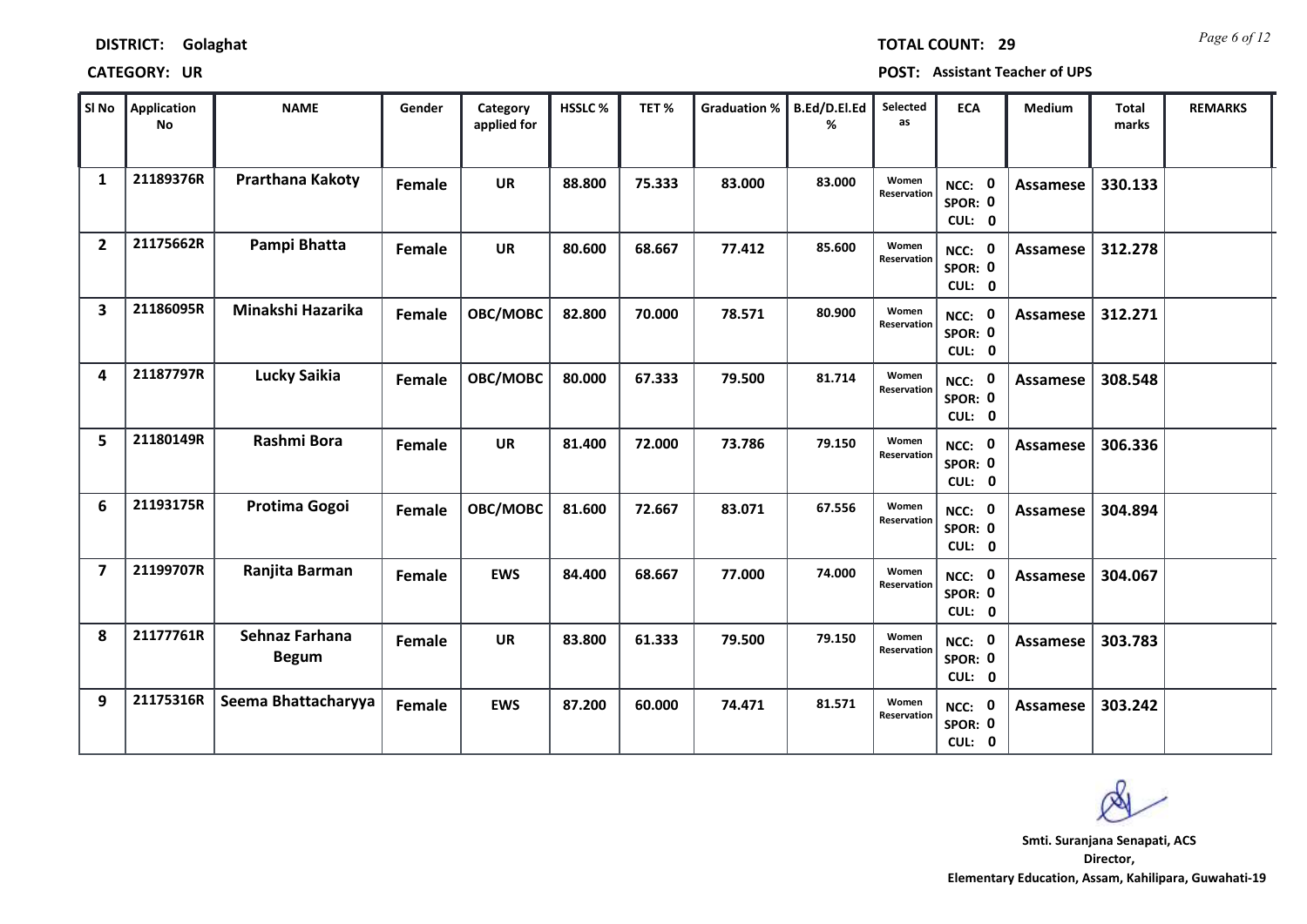*Page 7 of 12* **TOTAL COUNT: 29**

**CATEGORY: UR POST: Assistant Teacher of UPS**

| SI No | Application<br><b>No</b> | <b>NAME</b>                 | Gender        | Category<br>applied for | HSSLC% | TET%   | <b>Graduation %</b> | B.Ed/D.El.Ed<br>% | Selected<br>as | <b>ECA</b>                         | <b>Medium</b>   | <b>Total</b><br>marks | <b>REMARKS</b> |  |
|-------|--------------------------|-----------------------------|---------------|-------------------------|--------|--------|---------------------|-------------------|----------------|------------------------------------|-----------------|-----------------------|----------------|--|
| 10    | 21112210                 | Digbijoy Kumar<br>Choudhury | <b>Male</b>   | <b>UR</b>               | 82.200 | 62.000 | 79.941              | 79.071            |                | NCC: 0<br>SPOR: 0<br>CUL: 0        | <b>Assamese</b> | 303.213               |                |  |
| 11    | 21179591R                | <b>Parbin Begum</b>         | Female        | <b>UR</b>               | 75.400 | 68.000 | 81.118              | 78.643            |                | NCC: 0<br>SPOR: 0<br>CUL: 0        | Assamese        | 303.161               |                |  |
| 12    | 21178552R                | Niki Sarmah                 | <b>Female</b> | <b>UR</b>               | 76.600 | 68.000 | 75.000              | 83.400            |                | NCC: 0<br>SPOR: 0<br>CUL: 0        | <b>Assamese</b> | 303.000               |                |  |
| 13    | 21177669R                | Pooja Das                   | <b>Female</b> | <b>UR</b>               | 83.600 | 61.333 | 79.353              | 77.071            |                | - 0<br>NCC:<br>SPOR: 0<br>CUL: 0   | Assamese        | 301.358               |                |  |
| 14    | 21165387R                | Surajit Medhi               | <b>Male</b>   | <b>UR</b>               | 71.400 | 68.667 | 83.413              | 77.143            |                | NCC: 0<br>SPOR: 0<br>CUL: 0        | Assamese        | 300.623               |                |  |
| 15    | 21189063R                | Sazida Ahmeda               | Female        | <b>EWS</b>              | 78.600 | 70.000 | 70.471              | 80.850            |                | NCC: 0<br>SPOR: 0<br>CUL: 0        | Assamese        | 299.921               |                |  |
| 16    | 21169589R                | Vayolina Patowary           | <b>Female</b> | <b>UR</b>               | 75.600 | 70.000 | 76.824              | 77.429            |                | NCC: 0<br>SPOR: 0<br>CUL: 0        | Assamese        | 299.852               |                |  |
| 17    | 21175525R                | <b>Bilkis Aktar</b>         | Female        | <b>UR</b>               | 81.600 | 64.667 | 74.412              | 79.100            |                | <b>NCC: 0</b><br>SPOR: 0<br>CUL: 0 | <b>Assamese</b> | 299.778               |                |  |
| 18    | 21189609R                | <b>Tamima Nasrin</b>        | Female        | <b>UR</b>               | 86.200 | 72.667 | 61.176              | 78.889            |                | 0<br>NCC:<br>SPOR: 0<br>CUL: 0     | Assamese        | 298.932               |                |  |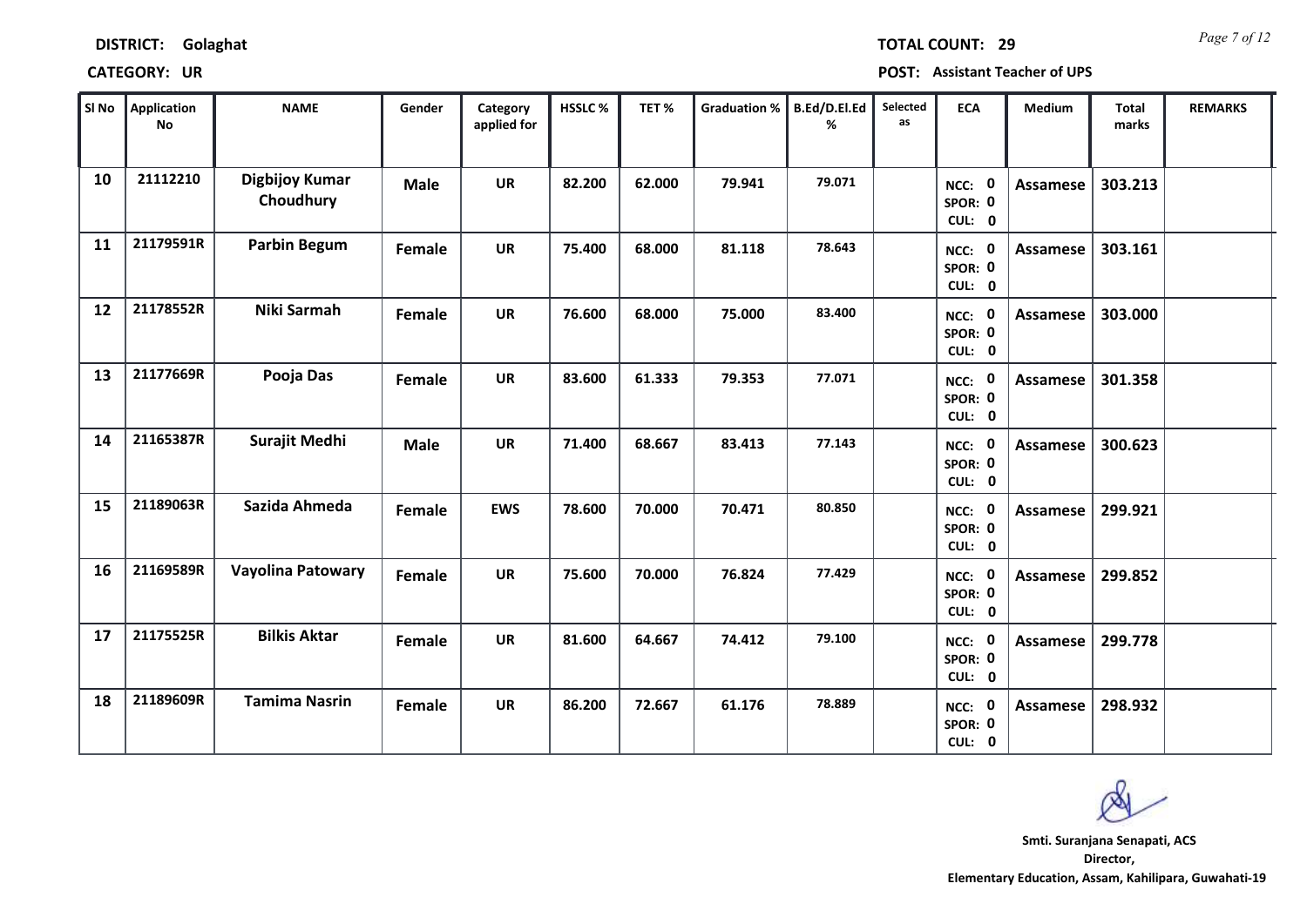| SI No | Application<br><b>No</b> | <b>NAME</b>             | Gender      | Category<br>applied for | <b>HSSLC%</b> | TET%   | <b>Graduation %</b> | B.Ed/D.El.Ed<br>% | Selected<br>as | <b>ECA</b>                         | Medium          | <b>Total</b><br>marks | <b>REMARKS</b> |
|-------|--------------------------|-------------------------|-------------|-------------------------|---------------|--------|---------------------|-------------------|----------------|------------------------------------|-----------------|-----------------------|----------------|
| 19    | 21175635R                | Sabili Sarma            | Female      | <b>UR</b>               | 79.800        | 72.000 | 73.529              | 73.600            |                | NCC: 0<br>SPOR: 0<br>CUL: 0        | Assamese        | 298.929               |                |
| 20    | 21185426R                | <b>Bornali Changmai</b> | Female      | OBC/MOBC                | 79.000        | 60.000 | 78.571              | 81.350            |                | NCC: 0<br>SPOR: 0<br>CUL: 0        | <b>Assamese</b> | 298.921               |                |
| 21    | 21188604R                | Jyotismita Kalita       | Female      | <b>UR</b>               | 79.000        | 70.000 | 73.471              | 76.000            |                | NCC: 0<br>SPOR: 0<br>CUL: 0        | Assamese        | 298.471               |                |
| 22    | 21185883R                | <b>Pompy Sarma</b>      | Female      | <b>EWS</b>              | 80.000        | 65.333 | 75.412              | 77.600            |                | NCC: 0<br>SPOR: 0<br>CUL: 0        | <b>Assamese</b> | 298.345               |                |
| 23    | 21177910R                | Drishti Rupa Bora       | Female      | OBC/MOBC                | 76.600        | 60.000 | 77.714              | 84.000            |                | NCC: 0<br>SPOR: 0<br>CUL: 0        | Assamese        | 298.314               |                |
| 24    | 21195381R                | Suruj Bora              | <b>Male</b> | <b>EWS</b>              | 78.800        | 77.333 | 70.294              | 71.143            |                | NCC: 0<br>SPOR: 0<br>CUL: 0        | Assamese        | 297.570               |                |
| 25    | 21210984R                | Rashmi Rekha Borah      | Female      | <b>UR</b>               | 86.000        | 62.000 | 72.286              | 77.000            |                | NCC: 0<br>SPOR: 0<br>CUL: 0        | Assamese        | 297.286               |                |
| 26    | 21198613R                | Debanika Gupta          | Female      | <b>UR</b>               | 74.600        | 75.333 | 75.647              | 71.357            |                | NCC: 0<br>SPOR: 0<br>CUL: 0        | Assamese        | 296.938               |                |
| 27    | 21175648R                | Sushruti Kashyap        | Female      | <b>UR</b>               | 73.400        | 63.333 | 80.643              | 79.500            |                | <b>NCC: 0</b><br>SPOR: 0<br>CUL: 0 | Assamese        | 296.876               |                |

## **CATEGORY: UR POST: Assistant Teacher of UPS**

**DISTRICT: Golaghat**

*Page 8 of 12* **TOTAL COUNT: 29**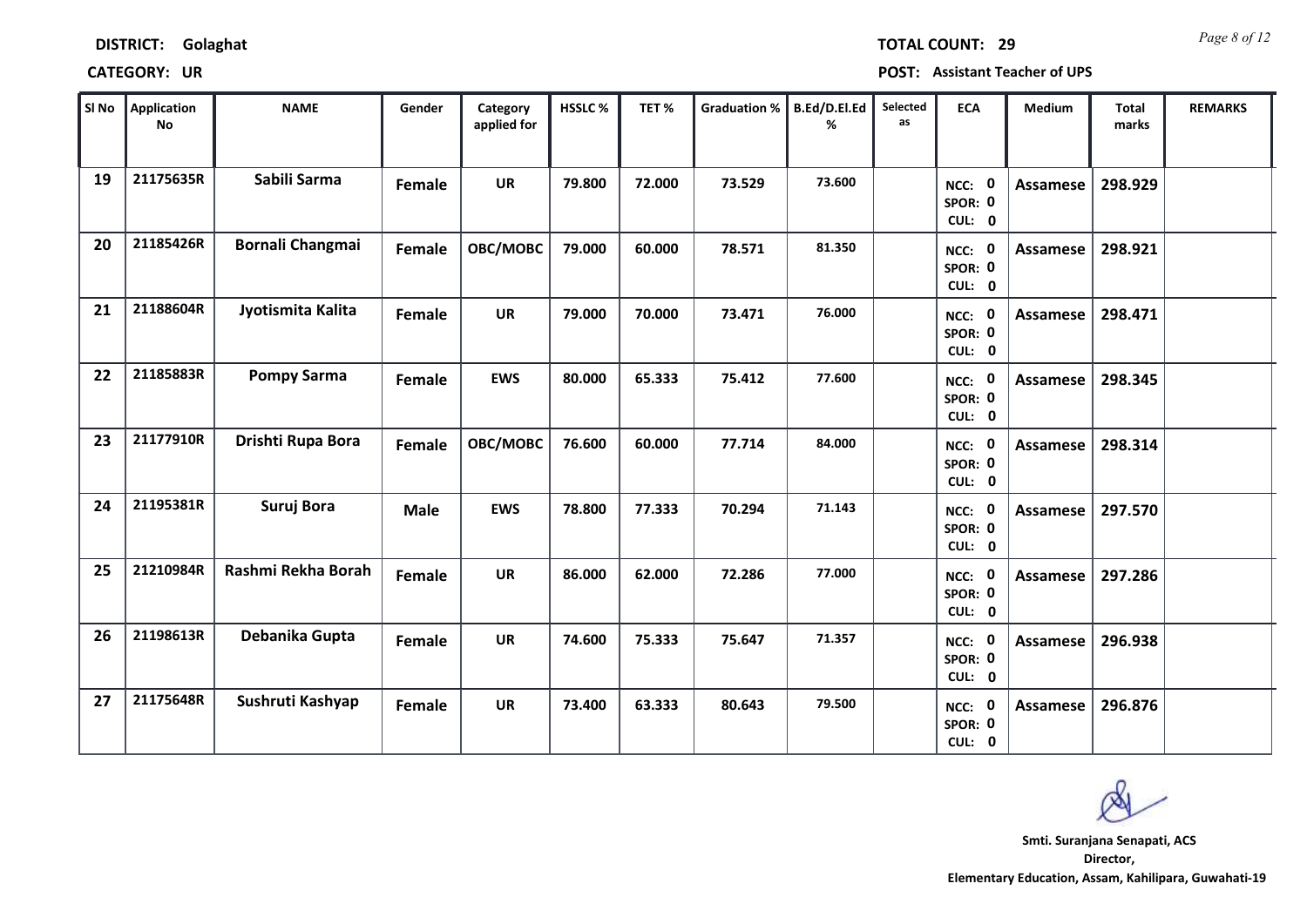*Page 9 of 12* **TOTAL COUNT: 29**

**DISTRICT: Golaghat**

**CATEGORY: UR POST: Assistant Teacher of UPS**

| ∥ SI No | Application<br><b>No</b> | <b>NAME</b>        | Gender | Category<br>applied for | HSSLC % | TET %  | Graduation %   B.Ed/D.El.Ed | %      | Selected<br>as | <b>ECA</b>                                | Medium   | <b>Total</b><br>marks | <b>REMARKS</b> |
|---------|--------------------------|--------------------|--------|-------------------------|---------|--------|-----------------------------|--------|----------------|-------------------------------------------|----------|-----------------------|----------------|
| 28      | 21173361R                | Nisha Goswami      | Female | <b>UR</b>               | 78.000  | 66.000 | 80.357                      | 72.500 |                | $\mathbf{0}$<br>NCC:<br>SPOR: 0<br>CUL: 0 | Assamese | 296.857               |                |
| 29      | 21162975                 | <b>Nazir Uddin</b> | Male   | <b>EWS</b>              | 78.600  | 68.000 | 72.235                      | 78.000 |                | $\mathbf{0}$<br>NCC:<br>SPOR: 0<br>CUL: 0 | Assamese | 296.835               |                |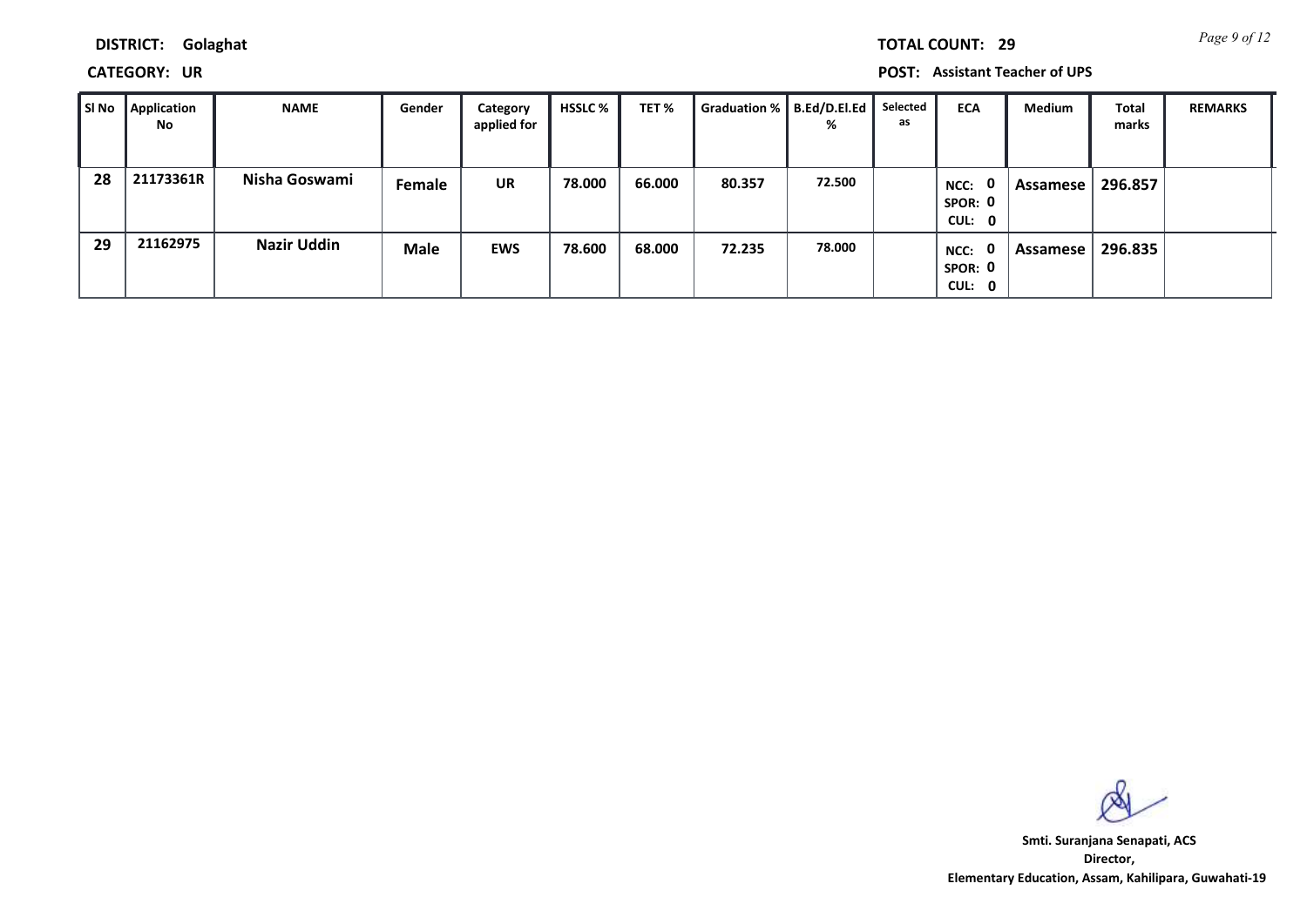*Page 10 of 12* **TOTAL COUNT: 2**

**DISTRICT: Golaghat**

**CATEGORY: STH POST: Science Teacher of UPS**

| Sl No | Application<br>No. | <b>NAME</b>            | Gender      | Category<br>applied for | <b>HSSLC</b> % | TET %  | Graduation %   B.Ed/D.El.Ed | %      | Selected<br>as              | <b>ECA</b>                                | <b>Medium</b> | Total<br>marks | <b>REMARKS</b> |
|-------|--------------------|------------------------|-------------|-------------------------|----------------|--------|-----------------------------|--------|-----------------------------|-------------------------------------------|---------------|----------------|----------------|
|       | 21188355R          | Angkonmoni Turung      | Female      | <b>STH</b>              | 57.400         | 60.000 | 70.500                      | 83.450 | Women<br><b>Reservation</b> | NCC: 0<br>SPOR: 0<br>CUL: 0               | Assamese      | 271.350        |                |
|       | 21174541R          | <b>Rocky Langthasa</b> | <b>Male</b> | <b>STH</b>              | 57.600         | 57.333 | 49.167                      | 67.486 |                             | $\mathbf{0}$<br>NCC:<br>SPOR: 0<br>CUL: 0 | Assamese      | 231.586        |                |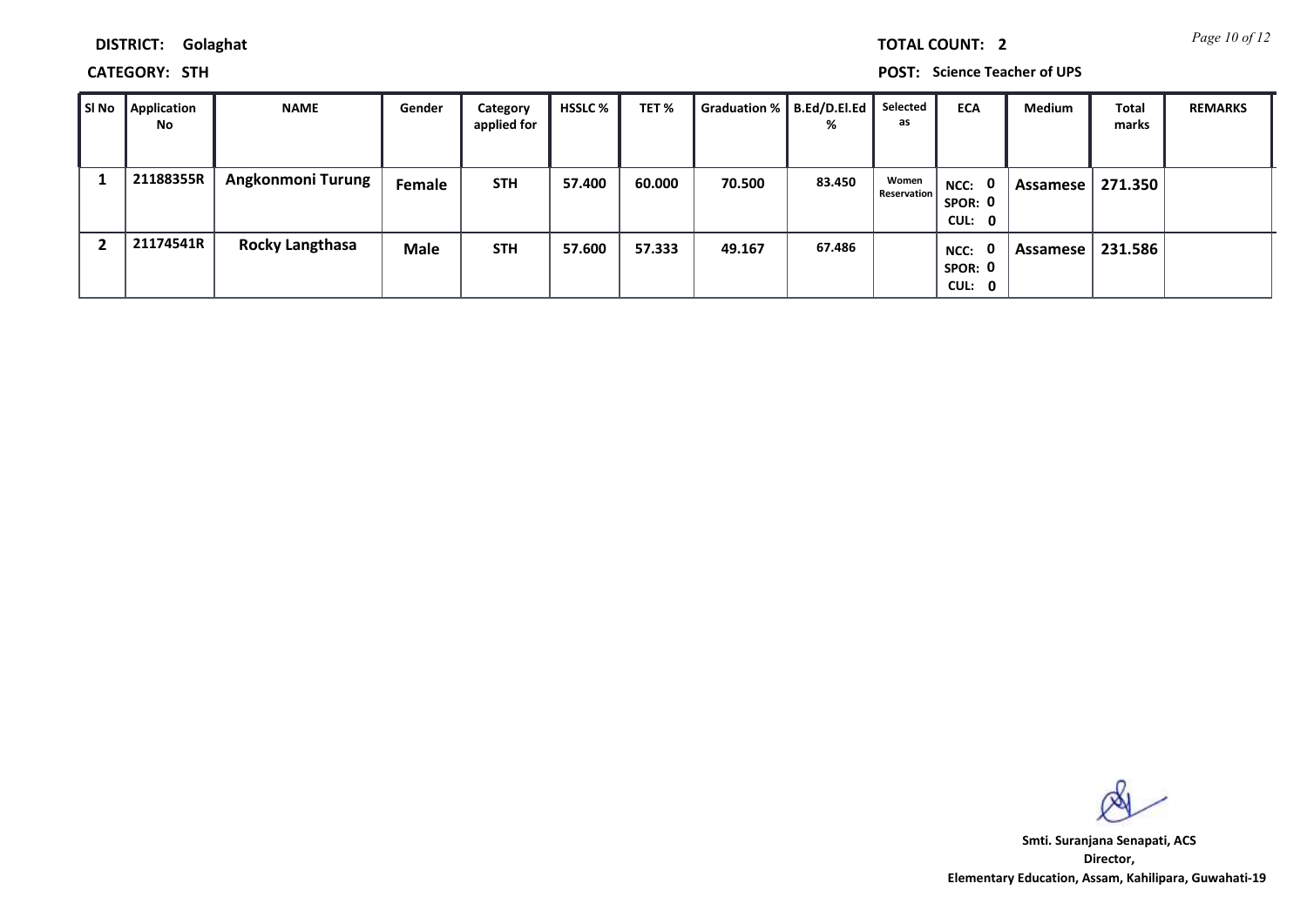*Page 11 of 12* **TOTAL COUNT: 1**

**DISTRICT: Golaghat**

**CATEGORY: STP POST: Science Teacher of UPS**

| ∥SI No∣ | Application<br>No | <b>NAME</b>    | Gender      | Category<br>applied for | HSSLC % | TET %  | Graduation %   B.Ed/D.El.Ed |        | Selected<br>as | <b>ECA</b>                | Medium   | Total<br>marks | <b>REMARKS</b> |
|---------|-------------------|----------------|-------------|-------------------------|---------|--------|-----------------------------|--------|----------------|---------------------------|----------|----------------|----------------|
|         | 21191865R         | Rajarshi Loing | <b>Male</b> | <b>STP</b>              | 60.400  | 61.333 | 82.214                      | 70.333 |                | NCC:<br>SPOR: 0<br>CUL: 0 | Assamese | 274.281        |                |